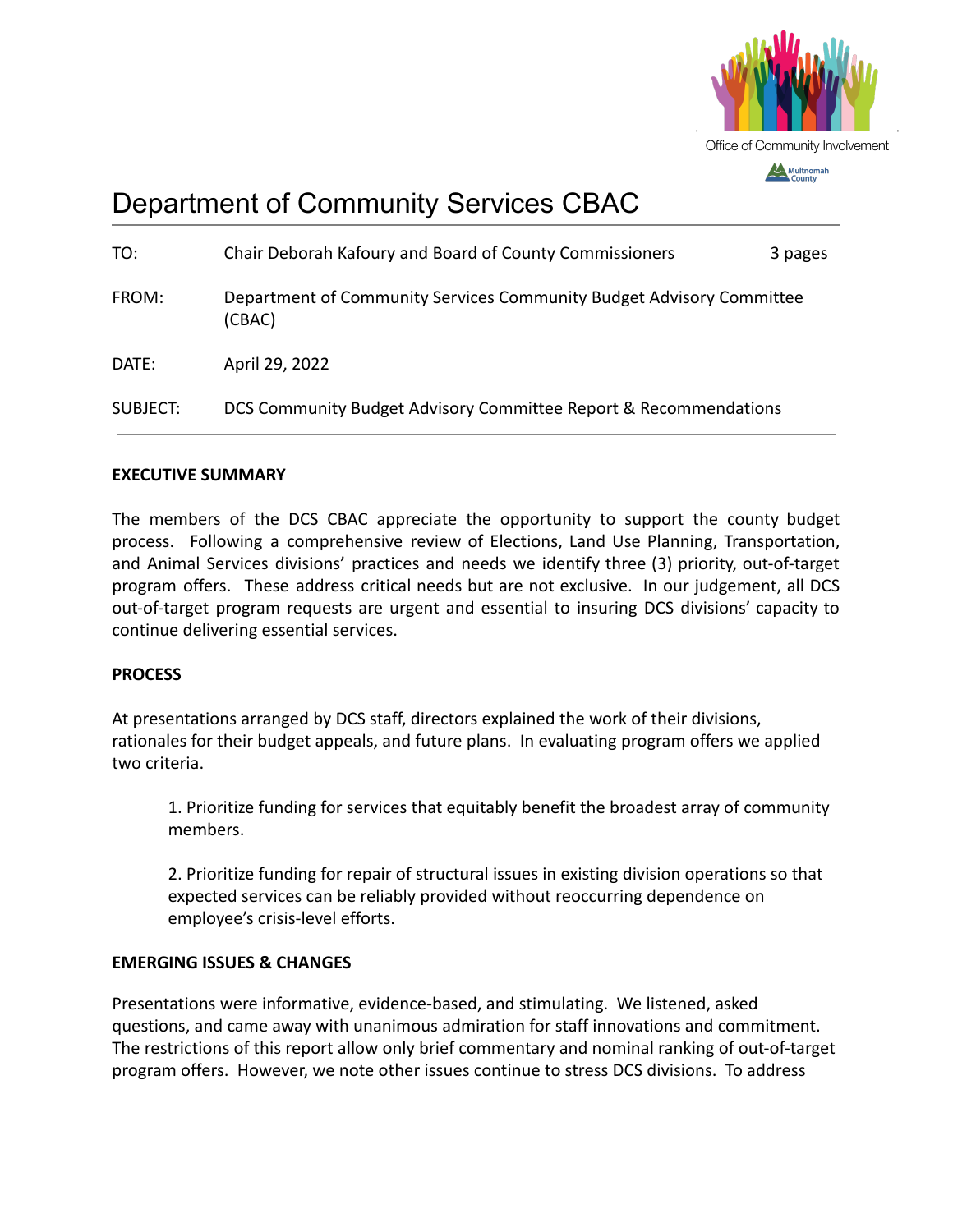these, we recommend ongoing effort to increase funding sources for county infrastructure & election services. We also encourage expansion of the CBAC process, and county-wide broadening community engagement. Finally, CBACs should have opportunities for advocacy on behalf of their divisions beyond nominal budget parsing. We need venues for activism, opportunities to share and affirm our divisions' achievements both within these reports and to the public at large.

## **PROGRAM OFFER RECOMMENDATIONS**

DCS has for years seen its budgets cut, at times with only heroic staff work holding our divisions together. During our review we learned of numerous instances where services at times barely meet public expectations. All DCS out-of-target program offers are important and should be funded. However, if difficult choices must be made, we ask consideration of the following three (3) prioritized recommendations.

## **RECOMMENDATIONS**

**1. 90010B AND 90010D: Basic Staffing for Elections Program** (\$464,975 Ongoing**) AND Voter Education & Outreach Position** (\$123,593 One-Time Only).

Elections are the beacon of democracy. Multnomah County has a national reputation for fair, accessible, and accurate voting. Yet, while in the past decade our county has seen a 50% increase in registered voters, division staffing shrank from 15 FTE to 11. Additional staff and resources are needed to meet these expanded general demands, cover costs of a anticipated two-page ballots, and prepare for a potential change in voting systems. Along with an increase in voter registration and participation, the Elections division has also seen a recent increase in intentional dissemination of elections-related misinformation, disinformation, and mal-information, with the potential for decreasing public trust and diminishing departmental morale. Expanded education and outreach programs are necessary to ensure our elections remain valued, trusted, and understood, and encourage equitable participation.

# **2. 90018B Construction of Tier 1 ADA Ramps** (\$1,450,000 One-Time Only)

The 1990 American Disabilities Act has proven pivotal in protecting some of our most vulnerable citizens. Unfortunately, Multnomah County is behind in meeting basic ADA stipulations, especially in providing Tier 1 ADA Ramps. The County currently has 890 ramps which fail to meet requirements. Work will be prioritized by those ramps in the worst condition that are also close to services such as stores, hospitals, schools, and transportation. This project is long overdue and essential to providing an equitable basic human service for those most in need.